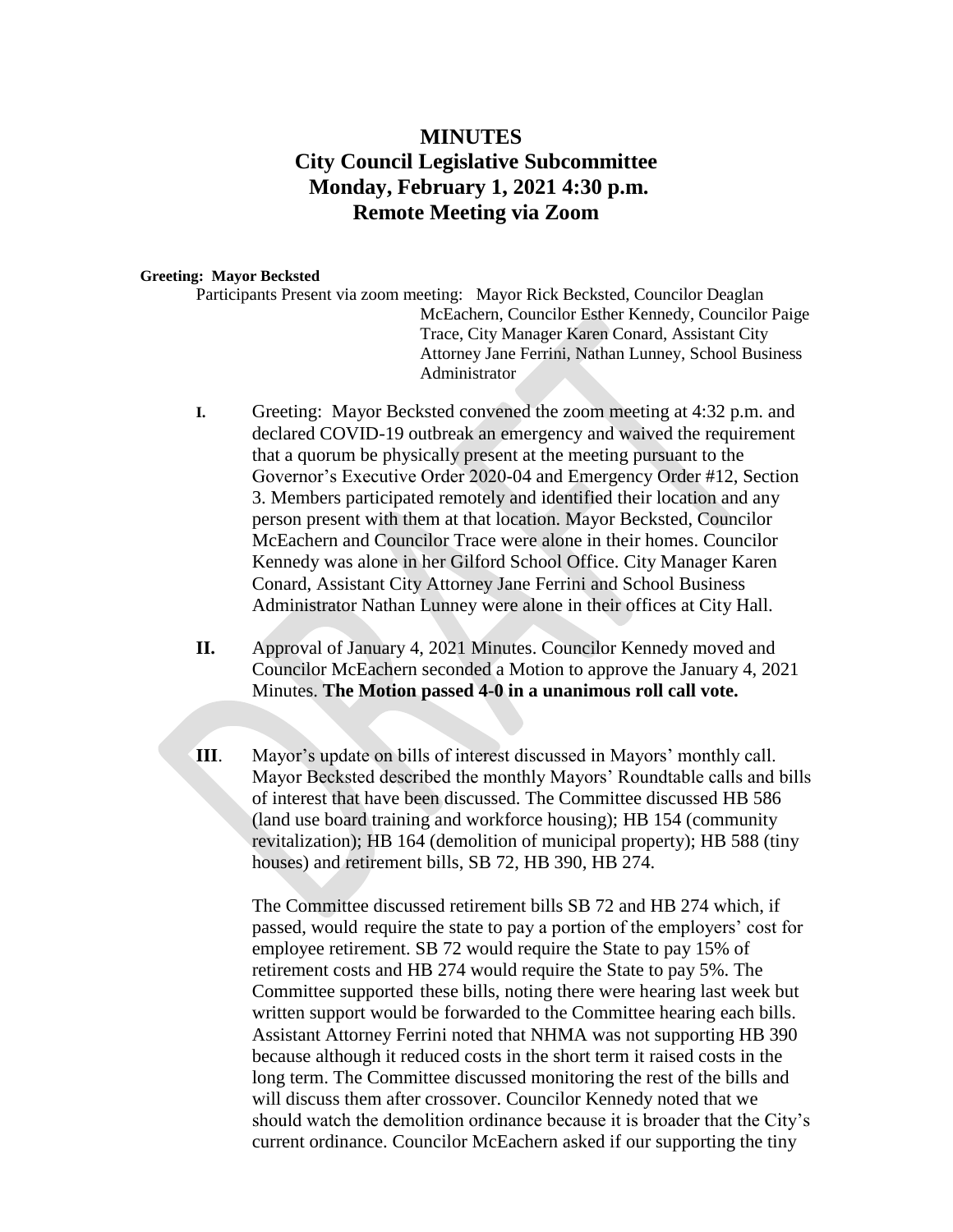house bill (HB 588) would conflict with NHMA's policy opposing statewide zoning changes. Assistant Attorney Ferrini agreed that those positions could conflict. Councilor McEachern noted that workforce housing is a regional issue and even if we as a City might oppose a workforce housing bill, we need to look at some of these bills from a regional perspective. The Mayor used as an example the two revaluation bill HB 552 and SB 102, noting that even though the City does not have to do a reevaluation this year, the Mayor urged support for these bills. He also noted that each city would be impacted differently on the education funding bills but the Mayors did not support the idea pitting one city against the other. The Committee discussed possible revisions to HB 552 (might be amended to reflect SB 102, Part I).

Councilor McEachern moved and Councilor Kennedy seconded a Motion to support HB 552 and SB 102. The Committee discussed the fact that bills impact the City both directly and indirectly. Councilor Kennedy suggested that the sponsors should consider extending these bills for two years. After discussion, the **Motion passed 4-0 in a unanimous roll call vote.**

**IV.** Education Funding bills: HB 504 (excess SWEPT paid to state); HB 608 (education funding formula and excess SWEPT paid to state); HB 242 (expands definition of adequate education) and HB 20 (education savings account bill that diverts funds away from public schools) and update on Coalition Communities 2.0.

Assistant City Attorney Ferrini updated the Committee on the status of education bills. She noted that HB 504 has good parts and bad parts and is scheduled for hearing next week. The Mayor said he could not testify next week but someone from the Committee or the Assistant Mayor could testify. The good aspect of the bill was that it provided property tax relief to low and moderate income taxpayers but it was negative insofar as it returned to a donor town education funding model because excess SWEPT would be paid to the state. Excess SWEPT would also be paid to the state in HB 608 and this bill was similar to a bill that had been introduced last session. Assistant Attorney Ferrini noted that HB 242 was significant because it expanded the definition of adequate education which would increase the State's obligation to fund education and is consistent with the arguments in the ConVal case that is pending before the Supreme Court. Councilor Kennedy noted concerns about HB 20 because the bill proposes that funds will go to nonpublic schools who do not have to accept all students and who are not required to comply with federal laws, ADA, etc. unlike the public schools. She noted the Governor and Commission of Education support these "voucher" bills that were narrowly defeated last session and that it appears that these funds would not be controlled by DOE. Councilor Kennedy noted she would be testifying for the State on the bill. Nathan Lunney relayed his participation in two seminars on this bill and agreed with Councilor Kennedy's assessment that public funds would be leaving the system with no strings attached and that would have funding impact on NH schools. He noted concerns raised in two recent seminars that the bill did not address children already in private school and if passed, the bill would be one of the most compressive "voucher" bills in the country. Attorney Ferrini noted the bids were in and being reviewed and she is